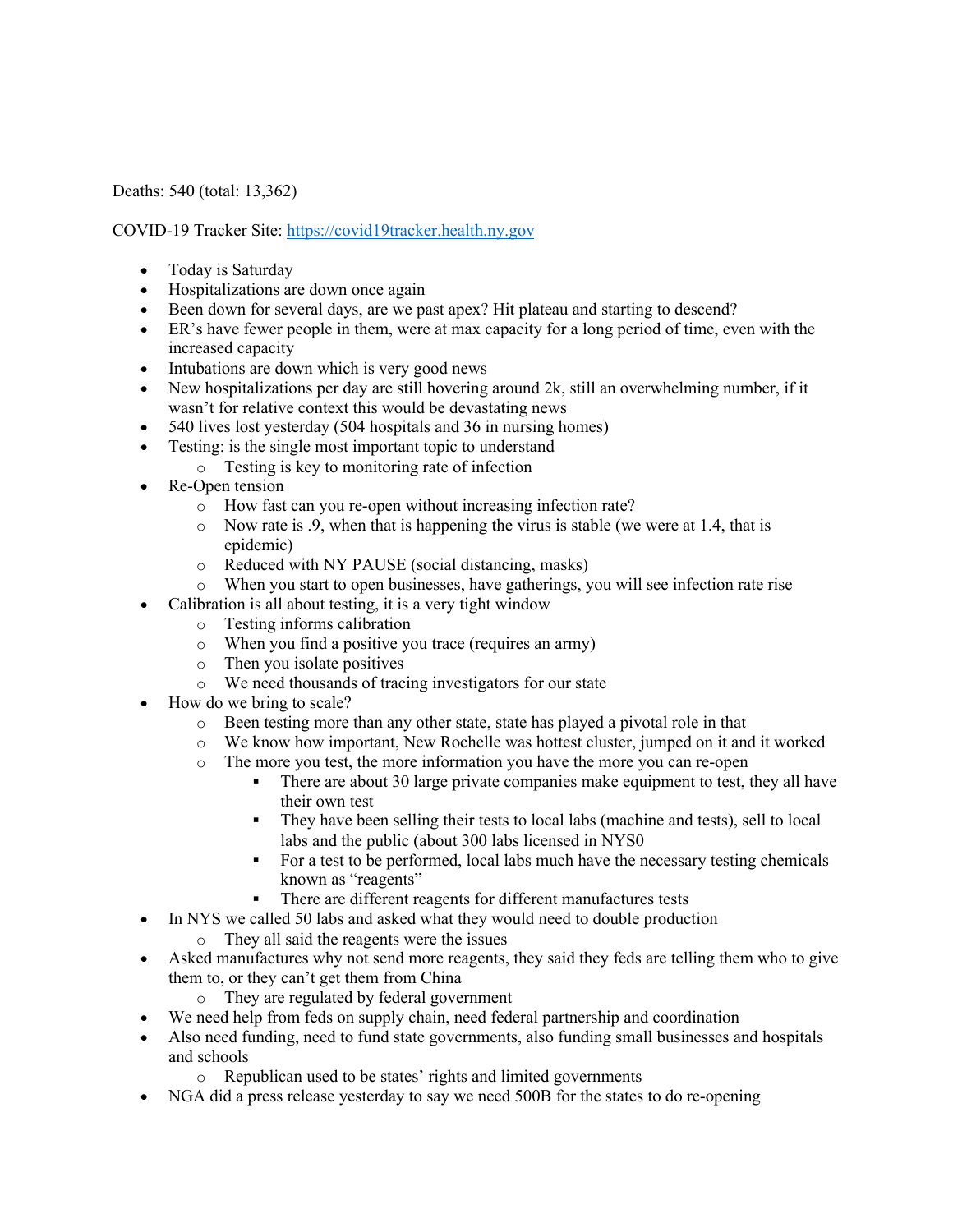- Feds sent 1.5 Million cloth masks to NYS that can be distributed to the public (not surgical mask), produced by Hanes (I believe)
- Emotion in this country is as high as I can recall, frustrated, scared, angry, this is a terrible experience
	- o There is no time for politics, this gets worse if you politicize this emotion
	- o Not going anywhere, will be governor until people kick me out and then I will go spend time with my family
	- o No possibility of political distortion
	- o Need unity now more than before

Mask order took effect last night but you are not wearing one, do you see that there is a do at I say not as I do?

- When I am in public, and I cannot maintain social distancing, wear a mask in public if you are in a situation where you can encroach on other people
- Not violating now but also not in public
- You want to walk the dog with me, I wear a mask (dog does not wear a mask)

You are talking about unity, there are states re-opening, what do you make of the piecemeal approach?

- Think no one should inject politics
- Can't speak for others
- Think the president point of there are states in different positions, when you say it is up to the governors there may be 50 different paths forward
- Can people drive from NY to FL now or vice versa
- Trying to do it as a region because I think it is better
- When you do individual strategies, you have different problems in different states
- Leaving it to the states is right and constitutional
- There may be different strategies in different parts of the state
- Trying to balance people traveling

How soon could you consider regional approach in upstate?

- That will be a factor for sure, let's not get ahead of ourselves, we are barely stabilizing public health system now
- First priority is public health, life and death
- In planning phase, different numbers suggest different strategy
- Balanced by mobility of people, could create unintended consequences
- Have to factor all of this in very complicated

State legislature and Heastie said they should continue session, what are your thoughts and would that mean something like recreational marijuana might be on the table?

- I think it is totally up to them
- Spoke to the Speaker yesterday, he is working
- They are working, just because they are not here does not mean they are not working
- Talking more than usual
- They can pass legislation remotely

As far as getting into complex issue, doesn't know that is the best way but up to them Marriage bureaus what are we doing about them?

• We are today signing EO to allow people to get their licenses remotely and allow clerks to do ceremonies by video

Releasing prisoners, how many are they going to release?

- Earlier in the week DOCS said that prisoners over 55 that have 90 days or less on their sentence and not a threat to public safety
- Think it is about 200
- It will roll forward through emergency

How many tests are being performed on prisoners?